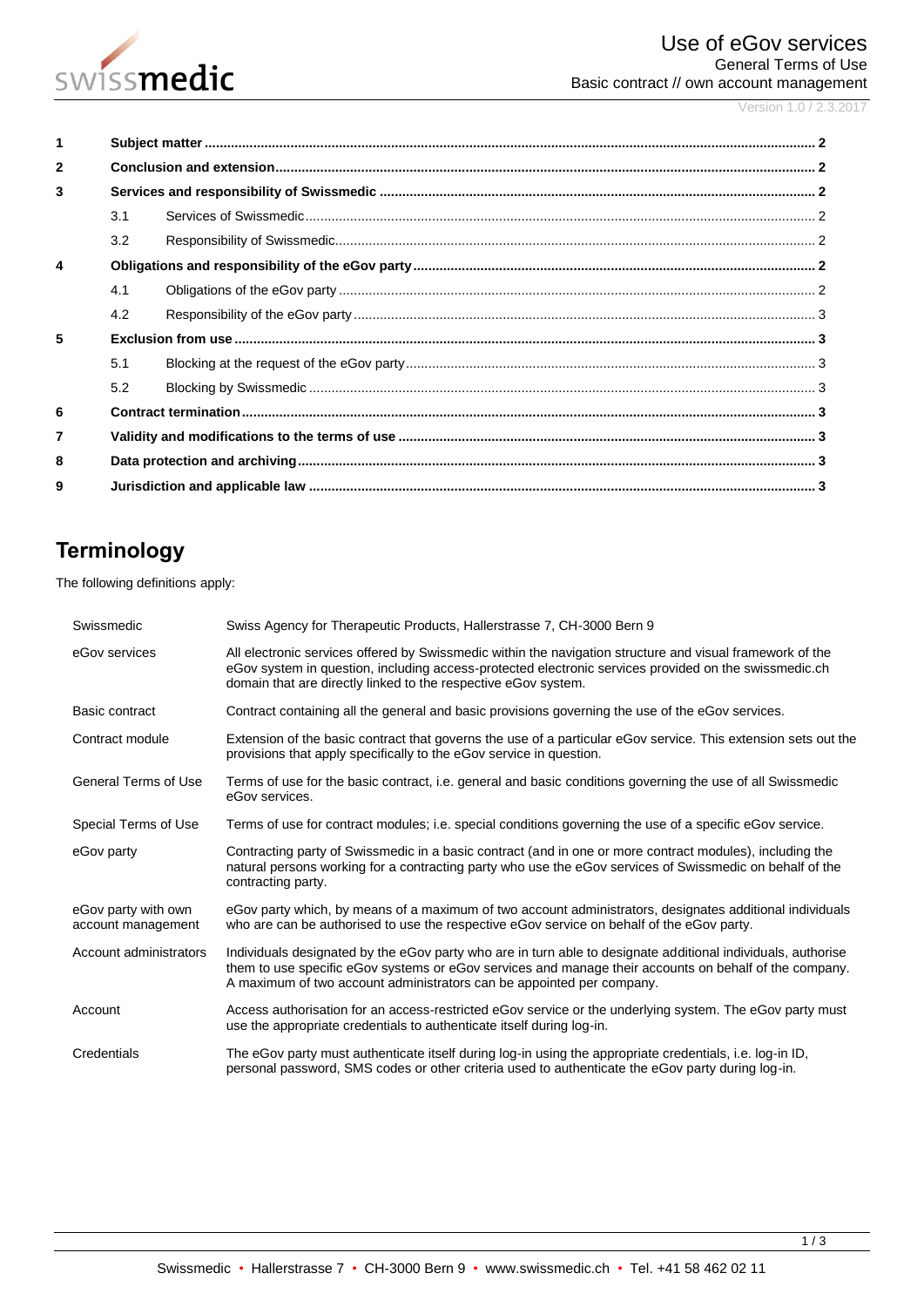

# **1. Subject matter**

These General Terms of Use set out the general legal framework for using Swissmedic eGov services. They apply to eGov parties with their own account management. Use of specific eGov services is also subject to the Special Terms of Use for the services in question.

In the event of a discrepancy between the basic contract and the contract modules and the corresponding terms of use, the basic contract and these General Terms of Use take precedence. In the event of discrepancies between the various language versions, the German version is definitive in each case.

## **2. Conclusion and extension**

Where eGov services enable the eGov party to manage additional accounts itself, registration takes place by means of a basic contract that has to be signed by hand. The contractual relationship comes into being when the basic contract has been signed, when the eGov party has accepted the Terms of Use and when the account has been activated.

### **3. Services and responsibility of Swissmedic**

## **Services of Swissmedic**

The actual services provided by Swissmedic in connection with specific eGov services are set out in the Special Terms of Use for the service in question. Swissmedic shall provide the eGov parties with online support (instructions, information sheets, FAQ), eGovspecific access to support sites and training. These support services apply exclusively to questions and problems arising in connection with the eGov services.

Swissmedic shall endeavour, but cannot guarantee, to make the eGov services available to the eGov parties at all times and in fault-free condition. The eGov party will be informed of any imminent maintenance operations.

Swissmedic reserves the right, at any time and without consulting the eGov parties, to interrupt, modify, supplement or restrict the processes, structure or functions of individual, several or all the eGov services it provides. Swissmedic may also modify or supplement the credentials at any time. Swissmedic shall provide the eGov party with appropriate details as necessary.

Swissmedic shall make every effort to rectify any loss or service quickly, particularly where such losses of service fall within its area of responsibility. While Swissmedic will make every effort to troubleshoot serious problems quickly, it shall determine the time at which troubleshooting takes place at its own discretion. Depending in each case on the duration of the failure or interruption, and depending on the complexity of the fault or problem, Swissmedic shall inform the eGov party via its official website www.swissmedic.ch.

Swissmedic is under no obligation to store content or to transmit unread or unsent messages to the eGov party or third parties. After a certain period of time, Swissmedic will delete all messages, regardless of whether they were received or not. This does not affect Swissmedic's statutory storage and archiving obligations.

eGov parties may use the eGov services free of charge.

The Swissmedic eGov services and the eGov services servers will be operated exclusively in Switzerland. The eGov services will only be provided in Switzerland and only for eGov parties with a domicile, registered office or branch in Switzerland.

### **Responsibility of Swissmedic**

Swissmedic does not guarantee the availability and reliability of the eGov services or the completeness, authenticity and integrity of the stored data or the data transmitted via its system or the internet.

Swissmedic tests its eGov services with the browsers and operating systems stated on its website. It cannot guarantee that the eGov services will function with other browsers or operating systems.

Despite taking the appropriate protective measures and responding to relevant signs, Swissmedic cannot rule out the possibility of the eGov services or associated web applications being used for improper purposes. Furthermore, Swissmedic cannot – despite taking appropriate protective measures – provide any guarantee or warranty that the eGov services are safe from hackers, viruses or other attacks. Swissmedic will accept no responsibility for losses arising from improper use by the eGov party or third parties.

In connection with e-mail notifications sent via open e-mail services, the eGov party also explicitly accepts the risk of data possibly being intercepted or disclosed by third parties during transmission, and understands that to this extent confidentiality cannot be guaranteed.

Swissmedic cannot guarantee that e-mails showing Swissmedic as the sender were actually sent by Swissmedic, or that e-mails sent by Swissmedic will be received by the correct recipient unaltered and on time. Swissmedic accepts no responsibility for the content or correct operation of external sites accessed via hyperlinks, or for hyperlinks published on non-Swissmedic websites that can be used to access the eGov services.

Swissmedic shall not be liable for losses arising from the improper use, or use in breach of contract, of the eGov services, particularly losses attributable to the failure of the eGov party or third parties to exercise their due diligence obligations. Swissmedic shall not be liable for losses suffered by the eGov party as a result of transmission errors, technical shortcomings, interruptions, faults or errors in data. In the event of claims, regardless of their legal basis, Swissmedic shall only be liable for losses caused by its own actions or those of its employees, either intentionally or through gross negligence. Swissmedic excludes any liability for its auxiliaries and individuals mandated by it, where legally permissible. Liability for indirect and consequential losses is also excluded, where legally permissible.

If Swissmedic may nevertheless be considered liable, such liability shall be subject to Article 80 of the Therapeutic Products Act (TPA, SR 821.12) in conjunction with Article 19 of the Government Liability Act (GLA, SR 170.32).

#### **4. Obligations and responsibility of the eGov party**

#### **Obligations of the eGov party**

The eGov party is obliged, when it registers and in other usage operations (e.g. address changes), to provide complete and accurate information and to ensure that all information is correct and up to date. The eGov party undertakes to use the eGov services in compliance with Swiss law and in accordance with the relevant provisions. The eGov party also undertakes to safeguard the rights of third parties and to check data prior to transmission to ensure it is correct and free from viruses. eGov parties are responsible for ensuring that their hardware and software satisfy Swissmedic's technical requirements. The eGov party is responsible for taking appropriate measures to protect its IT infrastructure and the terminals used to access the eGov services against unauthorised access and misuse by third parties. The account administrator must inform Swissmedic, promptly and in a written, signed document, of any changes to the account administrator information, including deletion.

If the eGov party has doubts about the accuracy of particular transmitted information and data, it must contact Swissmedic